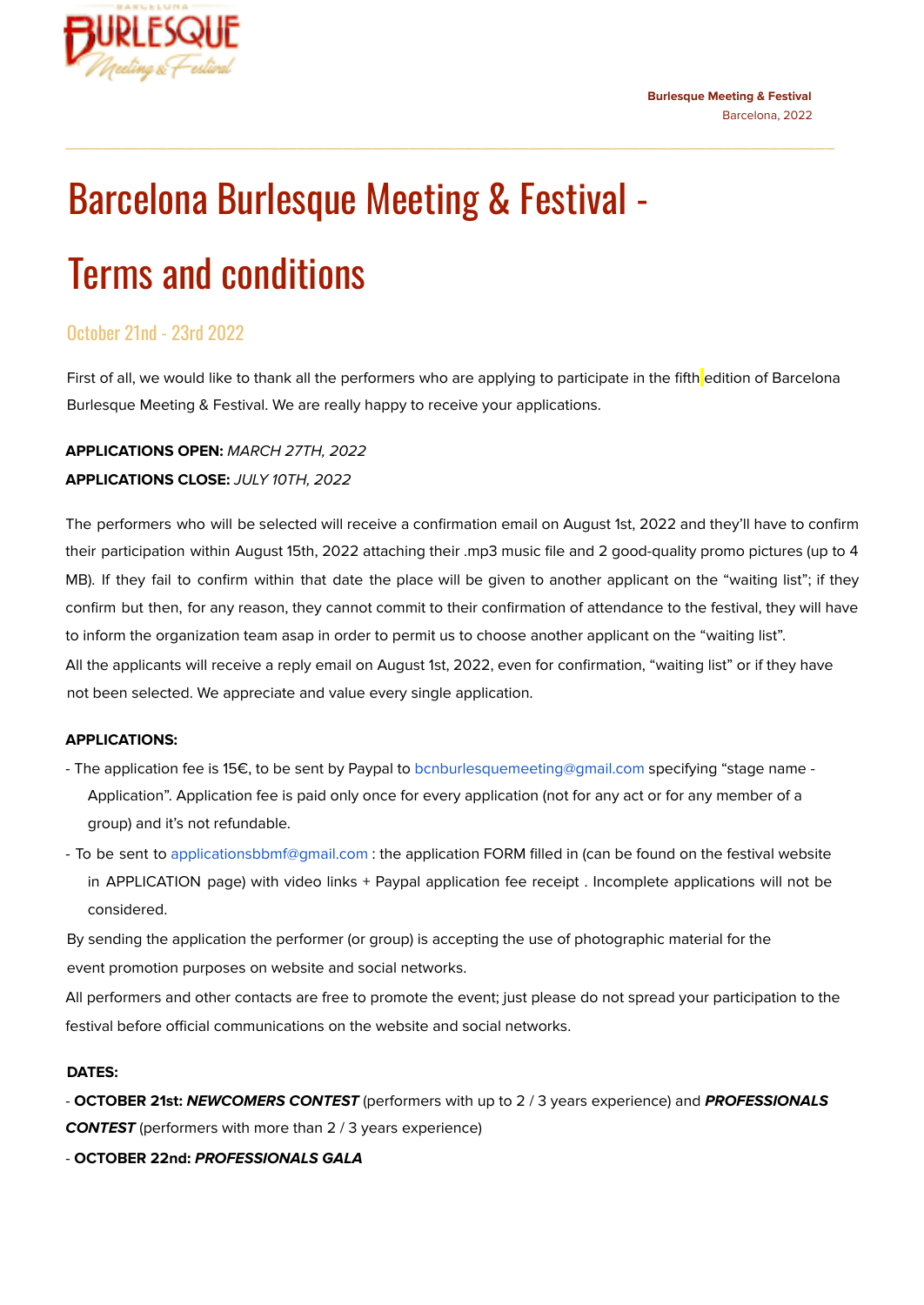

#### **ACTS:**

All performers can apply with up to 2 acts. Every act must be between 3:30 and 6:00 minutes long. We accept every kind of act: solo, duo, trio, groups. It is not necessary to present new acts. Glitters and confetti are permitted. NO liquids, NO fire. Aerials are not permitted We're a totally inclusive festival, everyone is welcome and we accept every Burlesque type and style (Boylesque, Drag Queen, Drag King classic, new burlesque, humor, gothic, circus, elements…). Full nudity is not permitted.

In the application form it should appear a link to the video of the act (no exceptions!) on public websites (we prefer Youtube or Vimeo without password), not as an attachment. The performer (or group) is committing to present at the festival the selected act without changes.

Performers are committing to not present the selected act in any other venue in Barcelona in the month of October.

#### **CULTURAL RESPECT**

We firmly believe that all performers should feel free to express themselves, and what they represent, and we appreciate all kinds of styles and portrayals. We aim to be fully respectful of art and we pretend that no one portrays cultures which they do not belong to, and under no circumstances will allow to offend or ridicule them.

We cannot check every individual and past background, but we trust in everybody's good sense, and reliability. In case these values lack, we reserve our right to withdraw the application.

#### **RESPECT IN THE BACKSTAGE**

It may seem obvious but believe us, it is not. Backstage is a wonderful situation, but it is also an extremely delicate moment, as all performers are concentrated on their preparation in order to give their best on stage.

We ask for respectful and polite behavior. We will try hard to make you feel at home, but this will not be possible if you don't help us to build harmony. So, in this case, we reserve our right to remove who should upset the backstage peace.

#### **PICTURES/VIDEOS:**

We'll have official photographers and videomakers. All performers will sign a release to permit the use of their pictures and videos for promotional purposes on the day of the event.

#### **EXPENSES:**

The Festival will NOT cover travel or accommodation expenses.